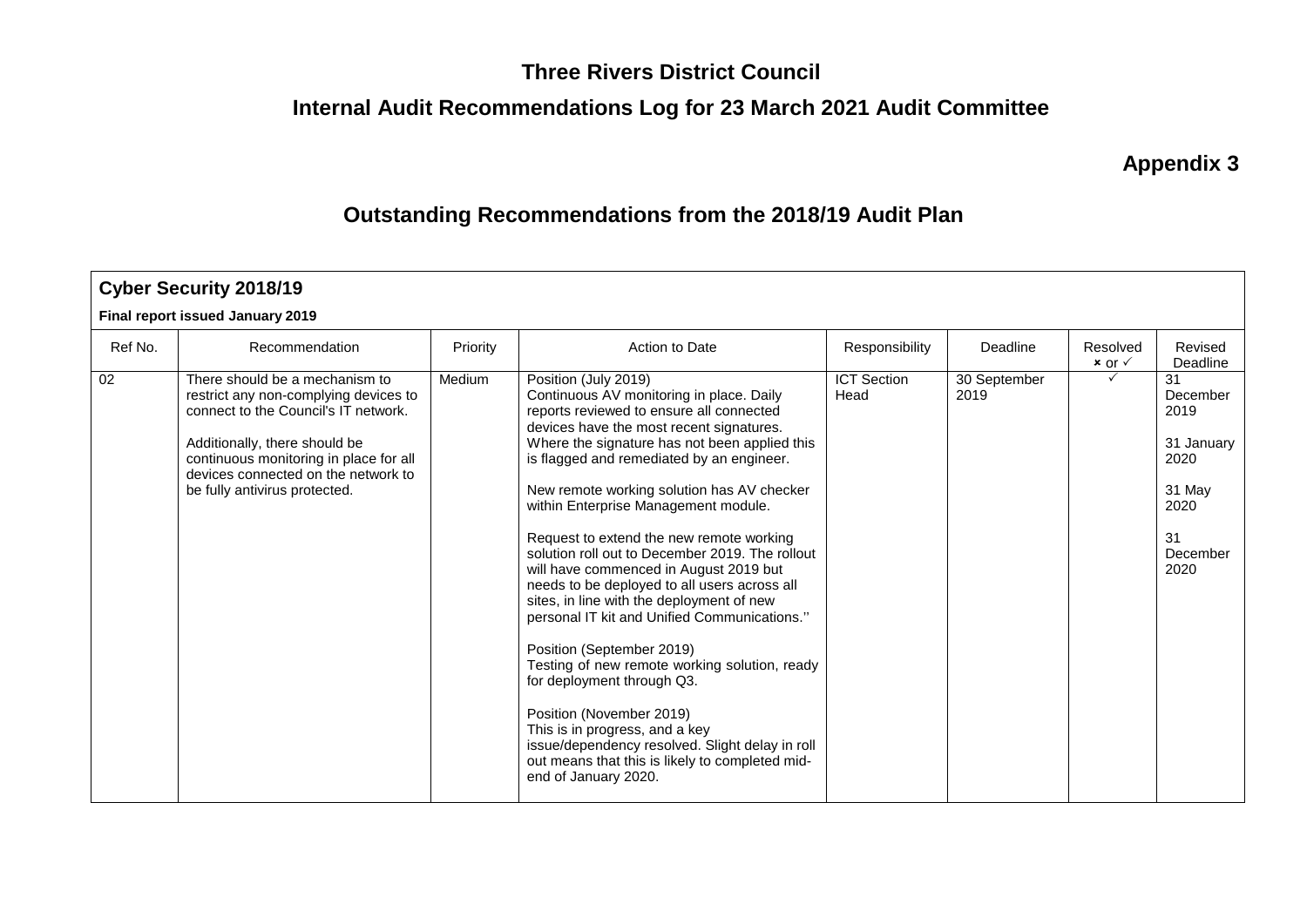## **Cyber Security 2018/19**

**Final report issued January 2019**

| Ref No. | Recommendation | Priority | Action to Date                                                                                                                                                                                                                                                                                                                                                                                                                                                                      | Responsibility | Deadline | Resolved<br>$x$ or $\checkmark$ | Revised<br>Deadline |
|---------|----------------|----------|-------------------------------------------------------------------------------------------------------------------------------------------------------------------------------------------------------------------------------------------------------------------------------------------------------------------------------------------------------------------------------------------------------------------------------------------------------------------------------------|----------------|----------|---------------------------------|---------------------|
|         |                |          | Position (March 2020)<br>The solution is ready to deploy. This has been<br>tested. The deployment has been paused due<br>to the coronavirus outbreak. Migration to a<br>new home working solution during a period<br>where there is a high possibility of large-scale<br>home working required has meant a decision<br>to pause.                                                                                                                                                    |                |          |                                 |                     |
|         |                |          | I have made a request to extend to the end of<br>May to accommodate other business risk also,<br>elections and revenues and benefits year end<br>processing.                                                                                                                                                                                                                                                                                                                        |                |          |                                 |                     |
|         |                |          | Position (June 2020)<br>Request made to extend the deployment to<br>December 2020. The deployment has been<br>delayed due to ongoing COVID work and the<br>requirement to continue to maintain and<br>support all Officers to work from home. Partial<br>deployment in place, approx. 70 staff are<br>using the new solution, but this solution is now<br>being reviewed with reference to the likely<br>increase on an ongoing basis of an increasing<br>volume of remote working. |                |          |                                 |                     |
|         |                |          | Position (September 2020)<br>Review of product undertaken. Transition to<br>new product underway.                                                                                                                                                                                                                                                                                                                                                                                   |                |          |                                 |                     |
|         |                |          | Position (October 2020)<br>An extension was given in July 2020 to<br>December 2020. The July update confirmed<br>that the reason for this extended delay was as<br>a result of COVID. Transitioning to a new<br>homeworking solution (which is required to<br>meet this audit recommendation) with the<br>current reliance on homeworking takes                                                                                                                                     |                |          |                                 |                     |
|         |                |          | additional planning and effort to ensure that<br>we don't impact service delivery across the                                                                                                                                                                                                                                                                                                                                                                                        |                |          |                                 |                     |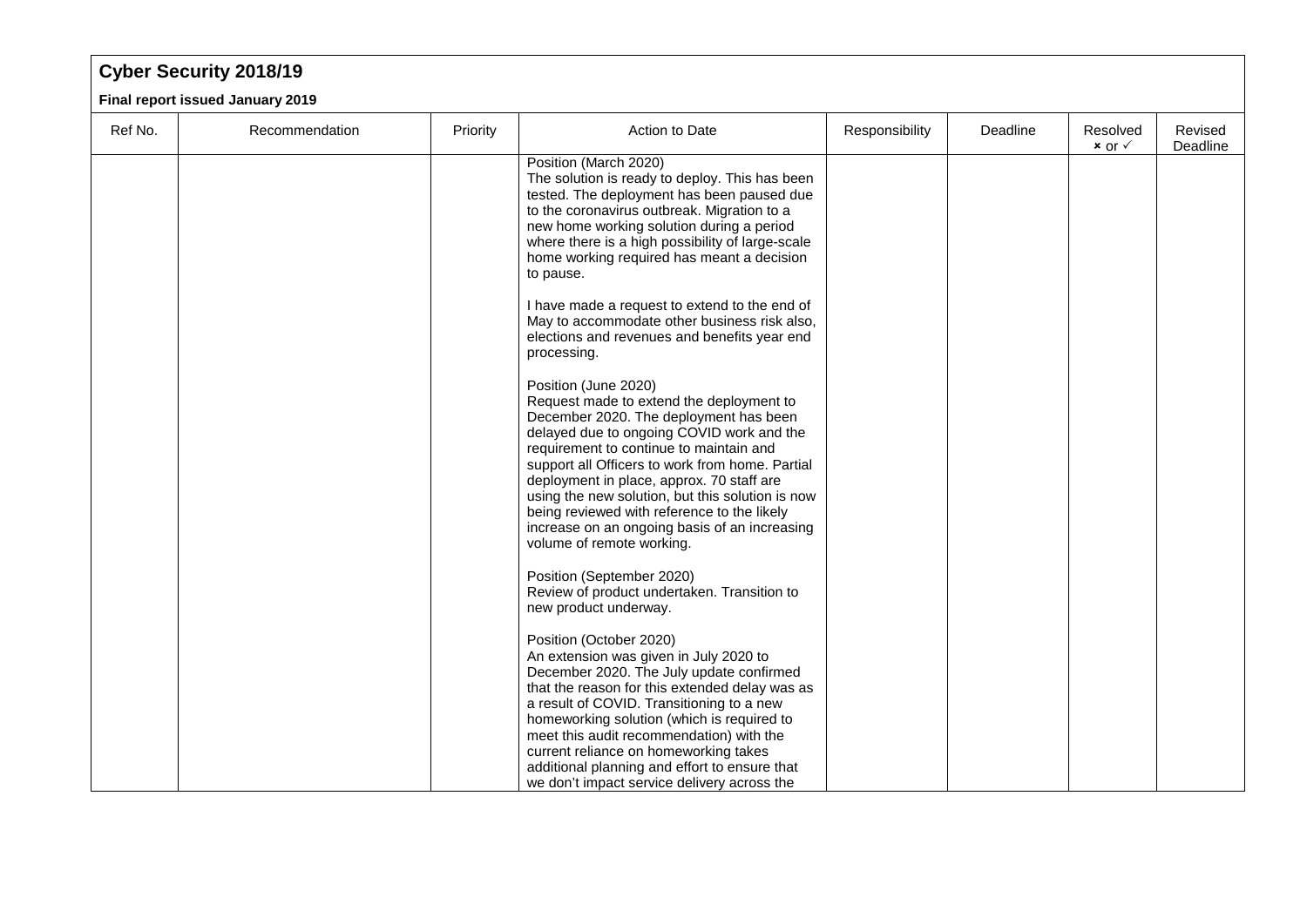# **Cyber Security 2018/19**

**Final report issued January 2019**

| Ref No. | Recommendation | Priority | Action to Date                                                                                                                                                                                                                                                                                                                                                                                                                            | Responsibility | Deadline | Resolved<br>$x$ or $\checkmark$ | Revised<br>Deadline |
|---------|----------------|----------|-------------------------------------------------------------------------------------------------------------------------------------------------------------------------------------------------------------------------------------------------------------------------------------------------------------------------------------------------------------------------------------------------------------------------------------------|----------------|----------|---------------------------------|---------------------|
|         |                |          | Councils. In parallel to this ICT have had to<br>review the remote working solutions altogether<br>as homeworking for all officers is not only an<br>essential part of technology landscape, but<br>levels of the resilience requirements etc have<br>increased. This is not something we had<br>planned for when the solutions were originally<br>procured (pre-covid), therefore a review was<br>required, which has been taking place. |                |          |                                 |                     |
|         |                |          | <b>Position (March 2021)</b><br>All access to the CISCO VPN has been<br>removed. Users have been migrated to<br>Forticlient. Where users have not engaged<br>to have Forticlient installed the CISCO<br>access has been removed.                                                                                                                                                                                                          |                |          |                                 |                     |

|         | <b>Benefits 2018/19</b>                                                                                        |          |                                                                                                                                                                                                                                                                                                                                                                                                                                                                                                       |                            |             |                                 |                                                                              |  |  |  |  |
|---------|----------------------------------------------------------------------------------------------------------------|----------|-------------------------------------------------------------------------------------------------------------------------------------------------------------------------------------------------------------------------------------------------------------------------------------------------------------------------------------------------------------------------------------------------------------------------------------------------------------------------------------------------------|----------------------------|-------------|---------------------------------|------------------------------------------------------------------------------|--|--|--|--|
|         | Final report issued April 2019                                                                                 |          |                                                                                                                                                                                                                                                                                                                                                                                                                                                                                                       |                            |             |                                 |                                                                              |  |  |  |  |
| Ref No. | Recommendation                                                                                                 | Priority | Action to Date                                                                                                                                                                                                                                                                                                                                                                                                                                                                                        | Responsibility             | Deadline    | Resolved<br>$x$ or $\checkmark$ | Revised<br>Deadline                                                          |  |  |  |  |
| 02      | We recommend that testing of the<br>module is carried out to reinstate the<br>ability to delete obsolete data. | Medium   | The Retention and Destruction module is<br>currently suspended from use as it has been<br>destroying documents incorrectly that we are<br>still relying on to support 'live' housing benefit<br>claims. We have reported this to the system<br>supplier (Northgate) and have requested their<br>assistance with correcting the issue so that we<br>can start using the module again and remain<br>GDPR compliant.<br>During a meeting with Northgate on 21.03.19<br>we agreed we needed a Retention & | <b>Benefits</b><br>Manager | 31 May 2019 | $\pmb{\times}$                  | 31 October<br>2019<br>30 June<br>2020<br>30 Sept<br>2020<br>31 March<br>2021 |  |  |  |  |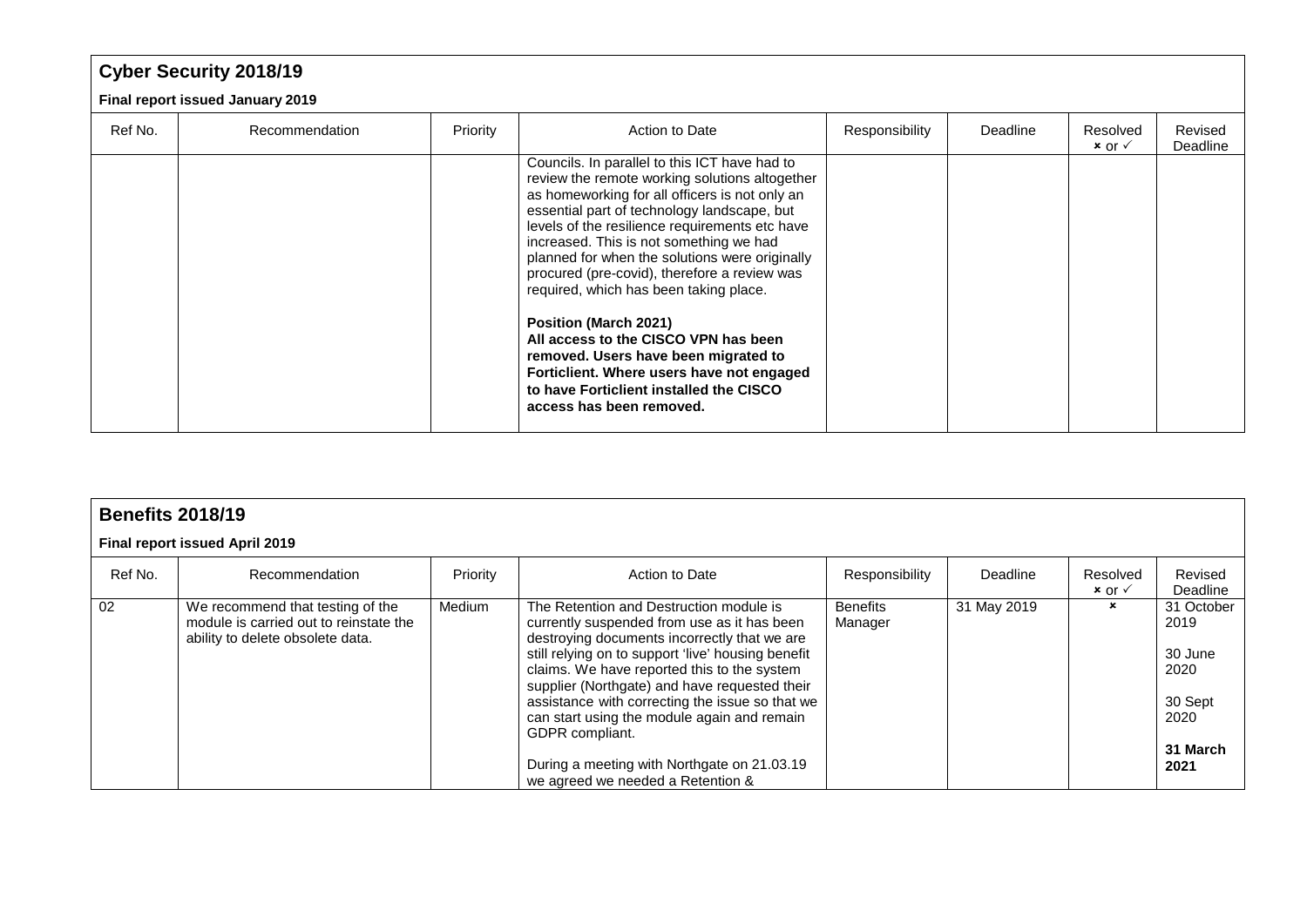#### **Benefits 2018/19**

**Final report issued April 2019**

| Ref No. | Recommendation | Priority | Action to Date                                                                                                                                                                                                                                                                                                                                                                                                                                                                                                                                                                                                                                                                                                                                                                                                                                                                                                  | Responsibility | Deadline | Resolved<br>$x$ or $\checkmark$ | Revised<br>Deadline |
|---------|----------------|----------|-----------------------------------------------------------------------------------------------------------------------------------------------------------------------------------------------------------------------------------------------------------------------------------------------------------------------------------------------------------------------------------------------------------------------------------------------------------------------------------------------------------------------------------------------------------------------------------------------------------------------------------------------------------------------------------------------------------------------------------------------------------------------------------------------------------------------------------------------------------------------------------------------------------------|----------------|----------|---------------------------------|---------------------|
|         |                |          | Destruction refresher training day during which<br>they would help us set up the system so that<br>the system does not destroy documents we<br>still need. We are now awaiting a date for the<br>training to take place.                                                                                                                                                                                                                                                                                                                                                                                                                                                                                                                                                                                                                                                                                        |                |          |                                 |                     |
|         |                |          | Position (July 2019)<br>No update provided by management.                                                                                                                                                                                                                                                                                                                                                                                                                                                                                                                                                                                                                                                                                                                                                                                                                                                       |                |          |                                 |                     |
|         |                |          | Position (21 August 2019)<br>The system is designed to destroy all<br>documents that are older than 6 years plus<br>current. We discovered that the system was<br>not working properly and has destroyed some<br>documents that are still required to support<br>live Benefit claims and therefore we need to<br>retain. Clearly, we could not allow that to<br>continue so the system was been suspended.<br>We have sought advice on how to fix this<br>issue from the system provider and are<br>awaiting their response. I have chased this<br>today and have also now asked if it's possible<br>to use the system in part so that we can carry<br>on destroying old documents that we no<br>longer require for Council Tax and Business<br>Rates and unsuspend the Benefits part of the<br>system once we have fixed the problem. I will<br>escalate this issue in a week if I have not had<br>a response. |                |          |                                 |                     |
|         |                |          | Position (September 2019)<br>Issue has now been escalated with Northgate.                                                                                                                                                                                                                                                                                                                                                                                                                                                                                                                                                                                                                                                                                                                                                                                                                                       |                |          |                                 |                     |
|         |                |          | Position (November 2019)<br>No update provided by management.                                                                                                                                                                                                                                                                                                                                                                                                                                                                                                                                                                                                                                                                                                                                                                                                                                                   |                |          |                                 |                     |
|         |                |          | Position (March 2020)<br>The Northgate system is currently being<br>upgraded. The upgrade is now available in test<br>and the live upgrade is due to take place 1 <sup>st</sup>                                                                                                                                                                                                                                                                                                                                                                                                                                                                                                                                                                                                                                                                                                                                 |                |          |                                 |                     |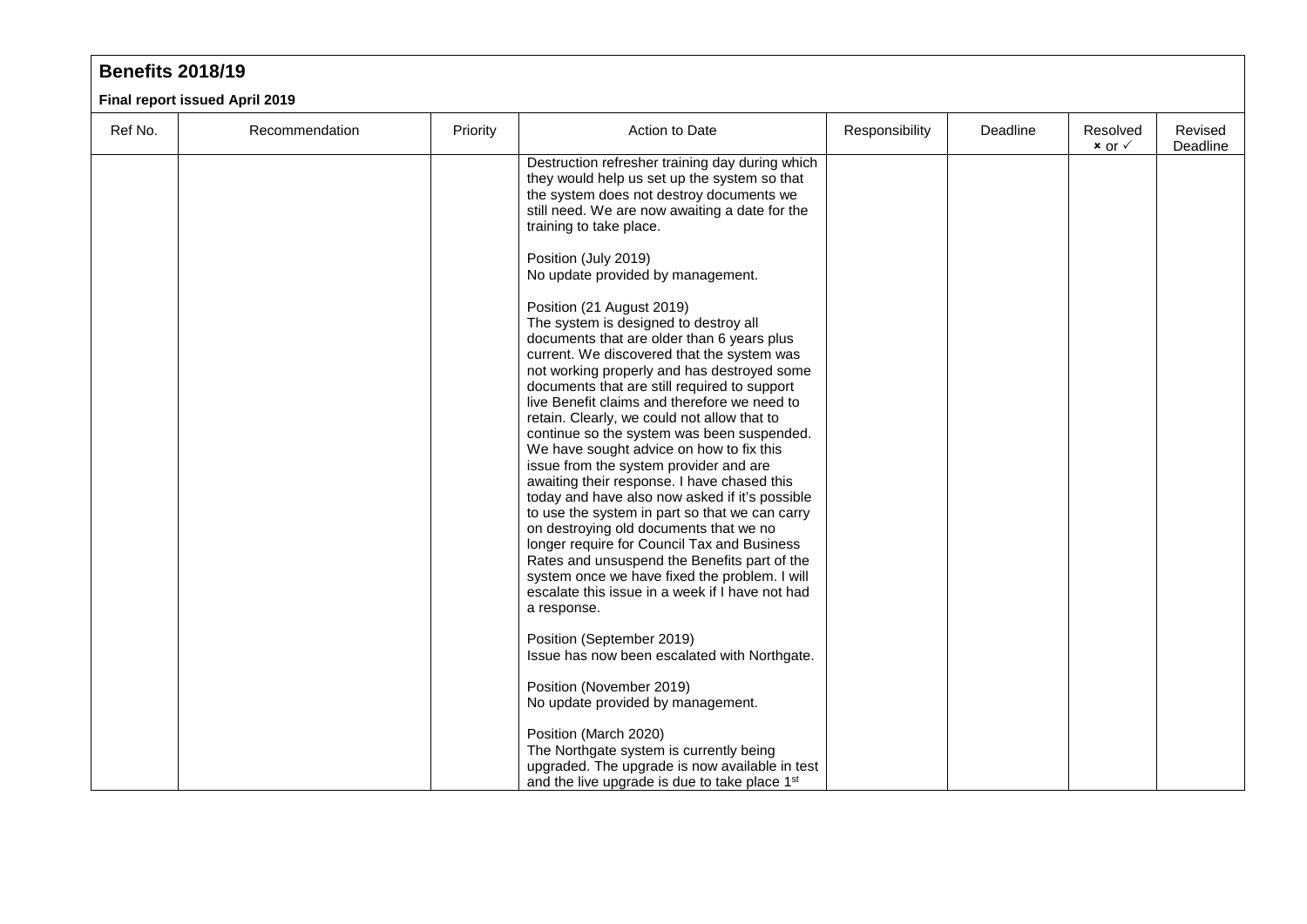#### **Benefits 2018/19**

**Final report issued April 2019**

| Ref No. | Recommendation | Priority | Action to Date                                                                                                                                                                                                                                                                                                                                                                                      | Responsibility | Deadline | Resolved<br>$x$ or $\checkmark$ | Revised<br>Deadline |
|---------|----------------|----------|-----------------------------------------------------------------------------------------------------------------------------------------------------------------------------------------------------------------------------------------------------------------------------------------------------------------------------------------------------------------------------------------------------|----------------|----------|---------------------------------|---------------------|
|         |                |          | and 2 <sup>nd</sup> May 2020. We will test this module of<br>the system as part of the overall testing. If this<br>module works, we will be able to run scripts<br>which will 'back archive' documents that would<br>have been due to be archived since it was<br>discovered the system was not working<br>properly.                                                                                |                |          |                                 |                     |
|         |                |          | Position (June 2020)<br>The required Northgate system upgrade was<br>due to be live now but has been delayed as a<br>result of COVID-19. Northgate have currently<br>rescheduled the upgrade for 8-9 September<br>2020 and when this takes place, we will test<br>the module and if this is working as expected,<br>run the necessary scripts to archive the data<br>that should have been deleted. |                |          |                                 |                     |
|         |                |          | Position (September 2020)<br>No update received.                                                                                                                                                                                                                                                                                                                                                    |                |          |                                 |                     |
|         |                |          | Position (October 2020)<br>The required system upgrade was planned for<br>the end of October but did not go live due to<br>system performance issues. This is now<br>expected in March 2021. Discussions are<br>however, taking place with Northgate to see if<br>an interim measure is available so that<br>obsolete data can be removed from the<br>system.                                       |                |          |                                 |                     |
|         |                |          | <b>Position (March 2021)</b><br>We are on schedule to upgrade the<br>information@work system 19/20 March<br>2021. Once it's upgraded, we can re-test<br>the retention and destruction module.                                                                                                                                                                                                       |                |          |                                 |                     |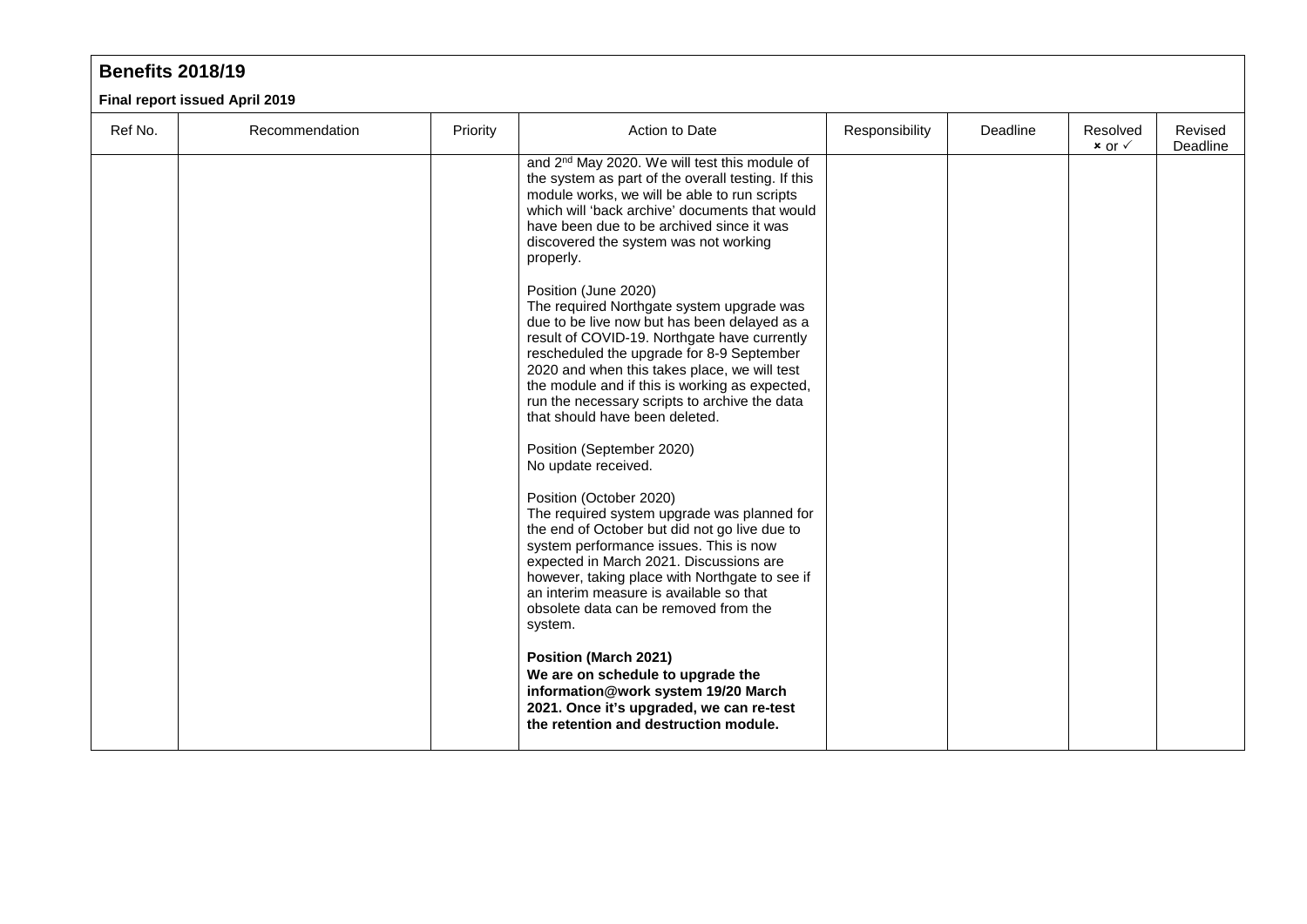### **GDPR (PIR) 2018/19**

#### **Final report issued June 2019**

|         | <b>I lilai Teport Issued Julie 2019</b>                                                                                                                                                                                                                                                                  |          |                                                                                                                                                                                                                                                                                                                                                                                                                                                                                                                                                                                                                                                                                                                                                                                                                                                                                                                                                                       |                            |                     |                                 |                                                         |
|---------|----------------------------------------------------------------------------------------------------------------------------------------------------------------------------------------------------------------------------------------------------------------------------------------------------------|----------|-----------------------------------------------------------------------------------------------------------------------------------------------------------------------------------------------------------------------------------------------------------------------------------------------------------------------------------------------------------------------------------------------------------------------------------------------------------------------------------------------------------------------------------------------------------------------------------------------------------------------------------------------------------------------------------------------------------------------------------------------------------------------------------------------------------------------------------------------------------------------------------------------------------------------------------------------------------------------|----------------------------|---------------------|---------------------------------|---------------------------------------------------------|
| Ref No. | Recommendation                                                                                                                                                                                                                                                                                           | Priority | Action to Date                                                                                                                                                                                                                                                                                                                                                                                                                                                                                                                                                                                                                                                                                                                                                                                                                                                                                                                                                        | Responsibility             | Deadline            | Resolved<br>$x$ or $\checkmark$ | Revised<br>Deadline                                     |
| 02      | The Council should review its overall<br>approach to removing historic data<br>from systems in line with its retention<br>schedule. Responsible individuals<br>should be allocated on a service<br>level.<br>Periodic monitoring and auditing<br>exercises should be undertaken to<br>ensure compliance. | Medium   | Agreed<br>Position (July 2019)<br>In progress<br>Position (September 2019)<br>On target for completion by 31 December<br>2019.<br>Position (November 2019)<br>On target for completion by 31 December<br>2019.<br>Position (March 2020)<br>No update received.<br>Position (June 2020)<br>Heads of Service have been reminded to<br>review and remove historic data from systems<br>in line with their data retention schedules and<br>privacy notices. The automated redaction tool<br>for the Uniform system has not yet been<br>implemented. An ongoing monitoring and audit<br>of personal data held by each department are<br>being set up.<br>Position (September 2020)<br>This is progressing, but it is unlikely to be<br>completed by the end of September due to<br>other priorities. A revised deadline date of 31<br>December 2020 is requested.<br>Position (October 2020)<br>No update provided.<br><b>Position (March 2021)</b><br>No update provided. | Data Protection<br>Officer | 31 December<br>2019 | $\pmb{\times}$                  | 30 Sept<br>2020<br>31<br>December<br>2020<br>Annondiv A |

**Appendix 4**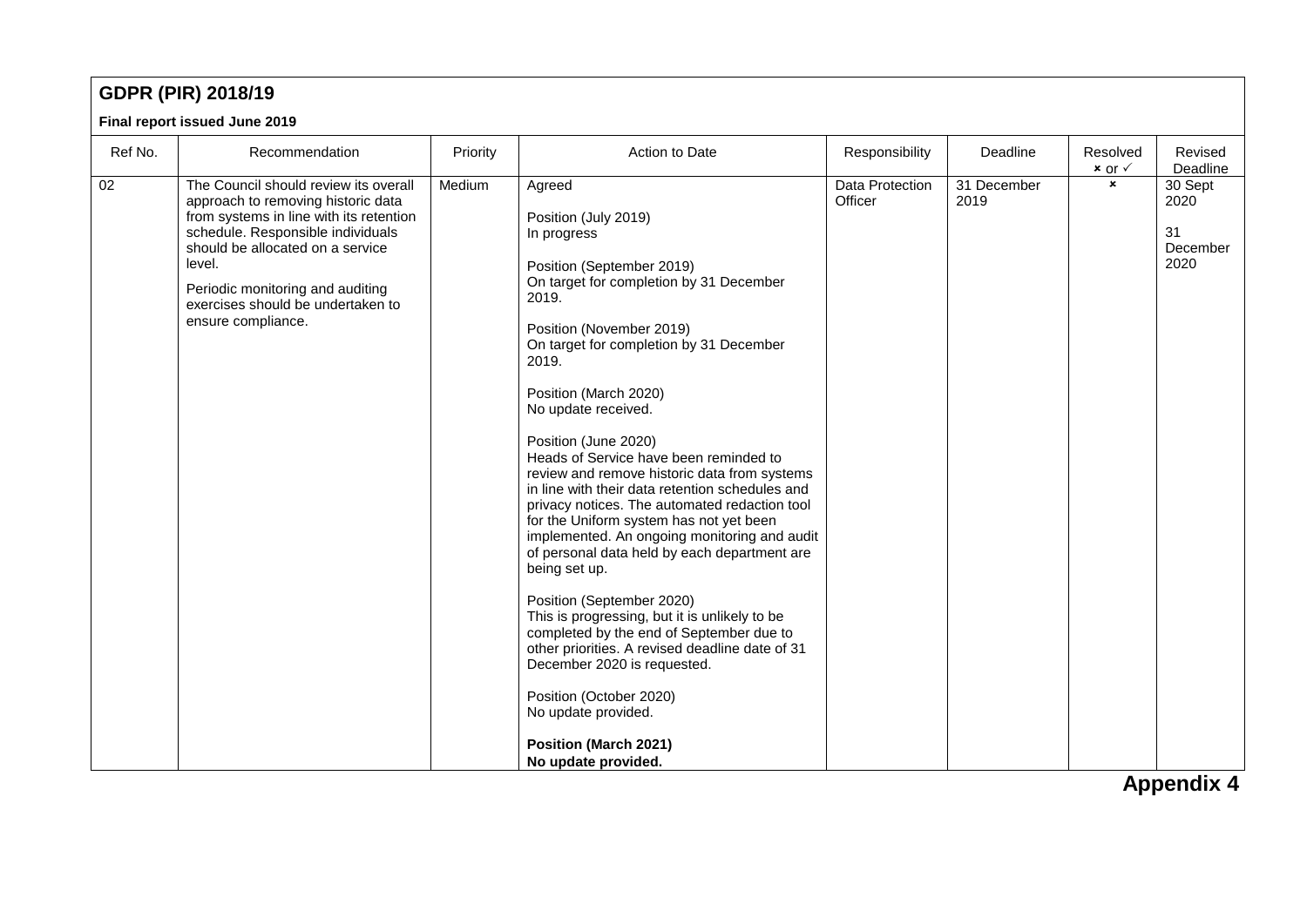|         | <b>Development Management (Enforcement) 2019/20</b>                                          |          |                                                                                                                                                                                                                                                                                                                                                                                                                                                                                                                                                                                                                                                                                                                                                                                                                                                                                                                                                                                                                                                        |                                             |                                                                                  |                                 |                                                                                 |  |  |  |  |  |
|---------|----------------------------------------------------------------------------------------------|----------|--------------------------------------------------------------------------------------------------------------------------------------------------------------------------------------------------------------------------------------------------------------------------------------------------------------------------------------------------------------------------------------------------------------------------------------------------------------------------------------------------------------------------------------------------------------------------------------------------------------------------------------------------------------------------------------------------------------------------------------------------------------------------------------------------------------------------------------------------------------------------------------------------------------------------------------------------------------------------------------------------------------------------------------------------------|---------------------------------------------|----------------------------------------------------------------------------------|---------------------------------|---------------------------------------------------------------------------------|--|--|--|--|--|
|         | Final report issued September 2019                                                           |          |                                                                                                                                                                                                                                                                                                                                                                                                                                                                                                                                                                                                                                                                                                                                                                                                                                                                                                                                                                                                                                                        |                                             |                                                                                  |                                 |                                                                                 |  |  |  |  |  |
| Ref No. | Recommendation                                                                               | Priority | Action to Date                                                                                                                                                                                                                                                                                                                                                                                                                                                                                                                                                                                                                                                                                                                                                                                                                                                                                                                                                                                                                                         | Responsibility                              | Deadline                                                                         | Resolved<br>$x$ or $\checkmark$ | Revised<br>Deadline                                                             |  |  |  |  |  |
| 01      | We recommend that the Council<br>review the Enforcement Plan at the<br>earliest opportunity. | Low      | Agreed.<br>Position (November 2019)<br>In progress<br>Position (March 2020)<br>The work is in-progress; however, the updated<br>enforcement plan is required to go to the<br>Infrastructure, Housing and Economic<br>Development Committee to be agreed by<br>Members. The meeting on 17 <sup>th</sup> March is too<br>soon and therefore this will go to the meeting<br>due on 23rd June.<br>Position (June 2020)<br>None taken to date. Delay down to<br>coronavirus. Committee Meeting now<br>identified for 22 <sup>nd</sup> September.<br>Position (September 2020)<br>Review underway however due to Coronavirus<br>and other prioritises there will be a further<br>delay. Committee meeting now identified for<br>17 <sup>th</sup> November.<br>Position (October 2020)<br>As above.<br><b>Position (March 2021)</b><br>Due to continued high workloads the next<br>available Infrastructure, Housing &<br><b>Economic Development Committee has</b><br>been identified which takes place on 22<br>June 2021. If agreed, the plan will need to | Team Leader<br>(Projects and<br>Compliance) | 31 May 2020<br>(formal adoption<br>of new plan<br>following on-<br>going review) | $\boldsymbol{\mathsf{x}}$       | 30 June<br>2020<br>30 Sept<br>2020<br>30<br>November<br>2020<br>31 July<br>2021 |  |  |  |  |  |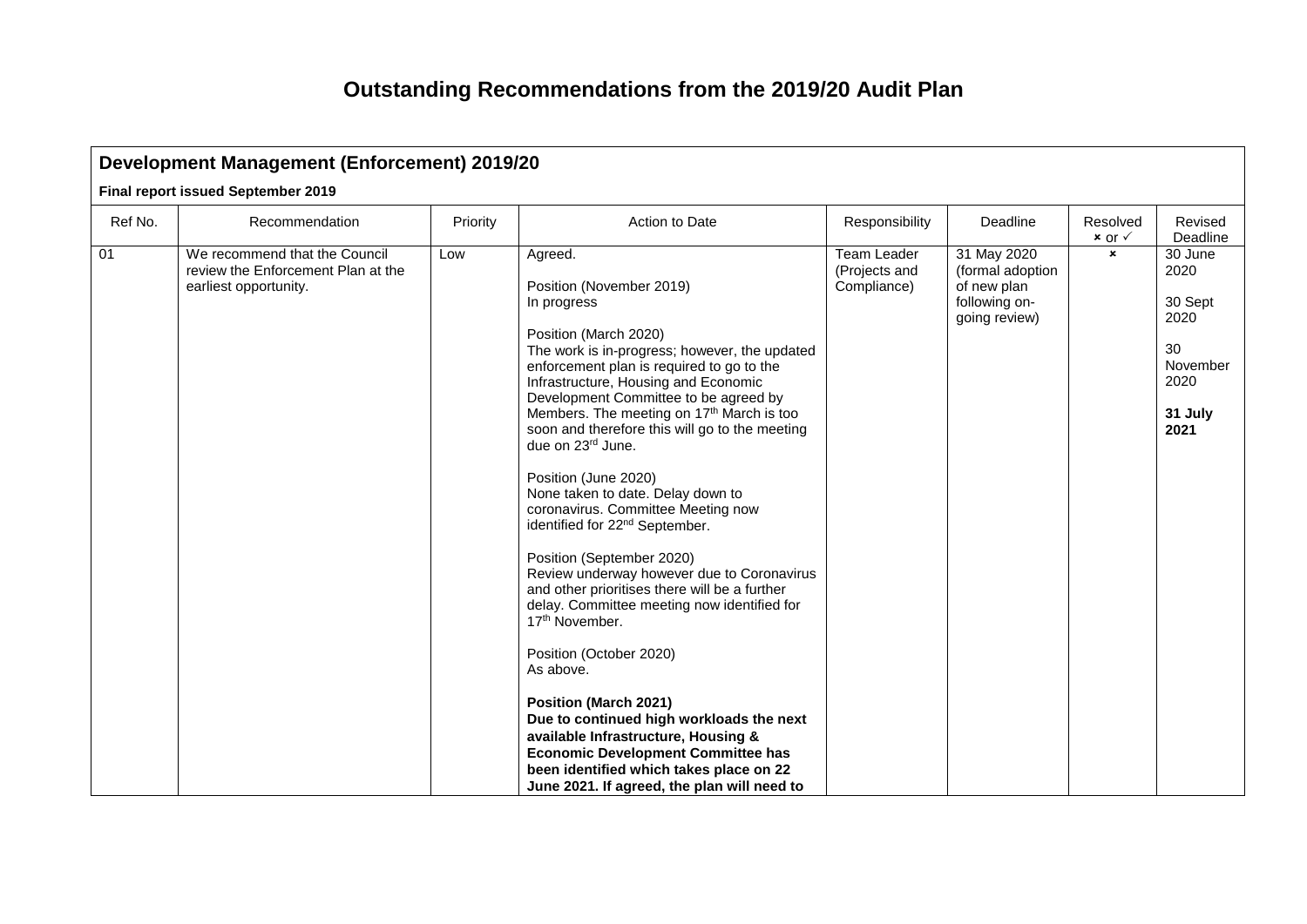|         | <b>Development Management (Enforcement) 2019/20</b> |          |                                                                                                                                                                                     |                |          |                                 |                     |  |  |  |  |
|---------|-----------------------------------------------------|----------|-------------------------------------------------------------------------------------------------------------------------------------------------------------------------------------|----------------|----------|---------------------------------|---------------------|--|--|--|--|
|         | <b>Final report issued September 2019</b>           |          |                                                                                                                                                                                     |                |          |                                 |                     |  |  |  |  |
| Ref No. | Recommendation                                      | Priority | Action to Date                                                                                                                                                                      | Responsibility | Deadline | Resolved<br>$x$ or $\checkmark$ | Revised<br>Deadline |  |  |  |  |
|         |                                                     |          | be ratified by Full Council on 13 July 2021.<br>The review has almost been completed but<br>requires final input from Head of<br><b>Regulatory Services and Planning Solicitor.</b> |                |          |                                 |                     |  |  |  |  |

|         | Property (Rent and Lease Administration) 2019/20                                                             |          |                                                                                                                                                                                                                                                                                                                                                                                                                                                                                                                                                                                                                                                                                                                                                                                                                                                                                                                        |                                            |               |                                 |                     |
|---------|--------------------------------------------------------------------------------------------------------------|----------|------------------------------------------------------------------------------------------------------------------------------------------------------------------------------------------------------------------------------------------------------------------------------------------------------------------------------------------------------------------------------------------------------------------------------------------------------------------------------------------------------------------------------------------------------------------------------------------------------------------------------------------------------------------------------------------------------------------------------------------------------------------------------------------------------------------------------------------------------------------------------------------------------------------------|--------------------------------------------|---------------|---------------------------------|---------------------|
|         | Final report issued October 2019                                                                             |          |                                                                                                                                                                                                                                                                                                                                                                                                                                                                                                                                                                                                                                                                                                                                                                                                                                                                                                                        |                                            |               |                                 |                     |
| Ref No. | Recommendation                                                                                               | Priority | Action to Date                                                                                                                                                                                                                                                                                                                                                                                                                                                                                                                                                                                                                                                                                                                                                                                                                                                                                                         | Responsibility                             | Deadline      | Resolved<br>$x$ or $\checkmark$ | Revised<br>Deadline |
| 01      | We recommend that the Council<br>review the systems used to maintain<br>records of Council owned properties. | Medium   | Agreed<br>Position (November 2019)<br>In progress<br>Position (March 2020)<br>The matter of a new property system is very<br>much still "in progress". For info, the second<br>and third recommendations below, naturally<br>fall out of the first one, and can only be<br>addressed in parallel. A 'project board' does<br>meet periodically, a budget has been secured<br>at the last Full Council (25/02), a preferred<br>system has been identified, and the<br>preliminary work needed prior to a<br>procurement (confirmation of specification,<br>selection of framework to use, resource<br>demand for implementation, etc) is underway.<br>Position (June 2020)<br>Following the departure of staff previously<br>overseeing this task the situation is being<br>reviewed. It is evident that a specification is<br>needed to determine the precise systems<br>required and how they link property to finance | Principal<br>Property and<br>Asset Manager | 30 April 2021 | $\mathbf{x}$                    |                     |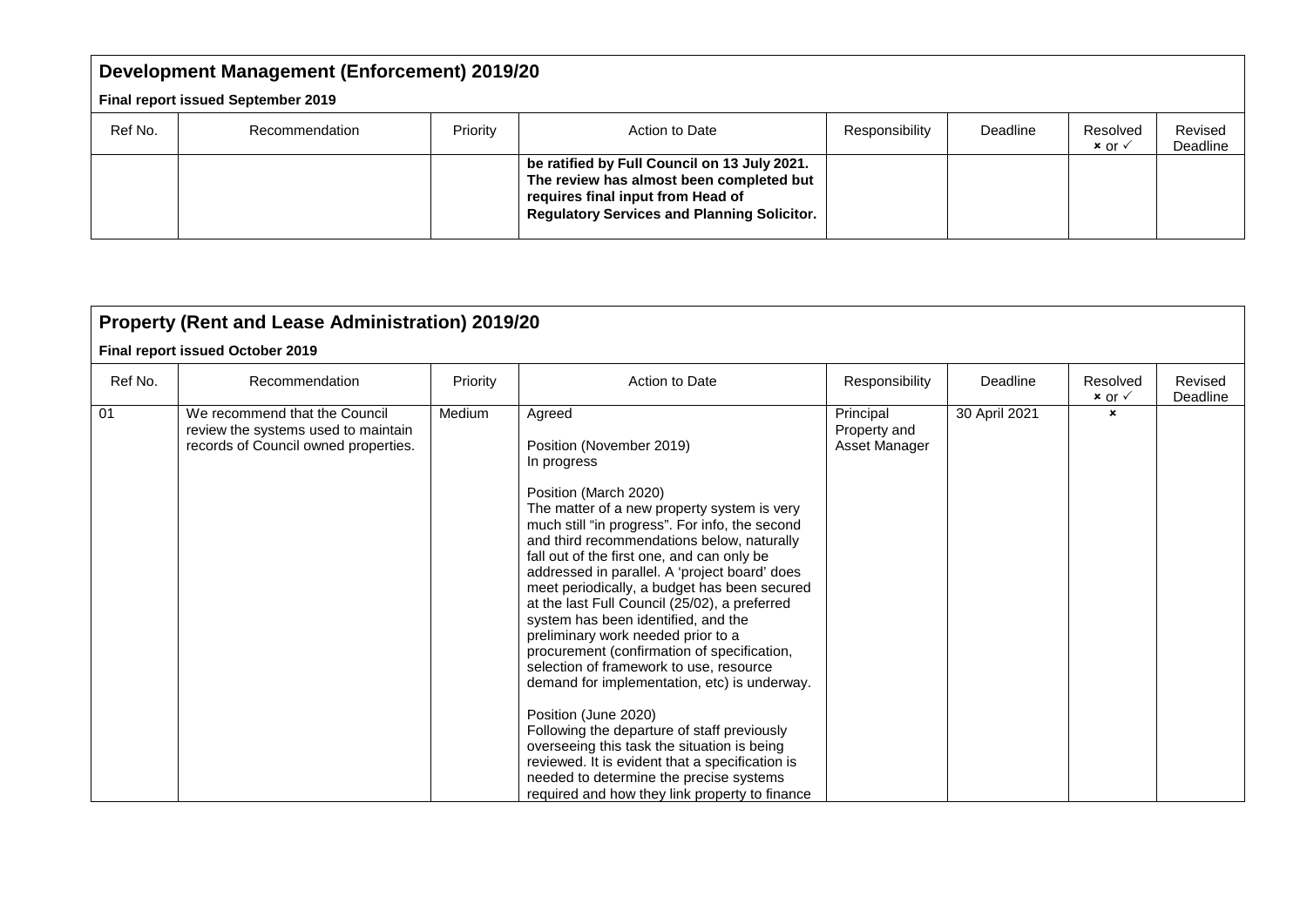## **Property (Rent and Lease Administration) 2019/20**

**Final report issued October 2019**

| Ref No.         | Recommendation                                                                                                                          | Priority | Action to Date                                                                                                                                                                                                                                                                                                                                                                                                                                                                                                                                               | Responsibility                             | Deadline      | Resolved<br>$x$ or $\checkmark$ | Revised<br>Deadline |
|-----------------|-----------------------------------------------------------------------------------------------------------------------------------------|----------|--------------------------------------------------------------------------------------------------------------------------------------------------------------------------------------------------------------------------------------------------------------------------------------------------------------------------------------------------------------------------------------------------------------------------------------------------------------------------------------------------------------------------------------------------------------|--------------------------------------------|---------------|---------------------------------|---------------------|
|                 |                                                                                                                                         |          | etc this specification is being finalised. The<br>system is also being procured jointly with<br>Watford Borough Council to cover shared<br>services so a coordination exercise will be<br>needed. Thereafter a suitable system will be<br>procured. The new timescales for full<br>implementation is by mid-2021. In the<br>meantime, the existing systems are being kept<br>up to date and as reliable as possible.<br>Position (September 2020)<br>In progress.<br>Position (October 2020)<br>In progress.<br><b>Position (March 2021)</b><br>In progress. |                                            |               |                                 |                     |
| $\overline{02}$ | We recommend that the Council<br>explore what reports are available<br>from the systems in place to better<br>inform property activity. | Medium   | Agreed<br>Position (November 2019)<br>In progress<br>Position (March 2020)<br>See recommendation 1<br>Position (June 2020)<br>This issue will be resolved as part of the new<br>system procurement above. More important is<br>to link property information better to finance<br>information so that the collection of rents and<br>arrears can be examined live and accurately.<br>Position (September 2020)<br>In progress.<br>Position (October 2020)<br>In progress.                                                                                     | Principal<br>Property and<br>Asset Manager | 30 April 2021 | $\boldsymbol{\mathsf{x}}$       |                     |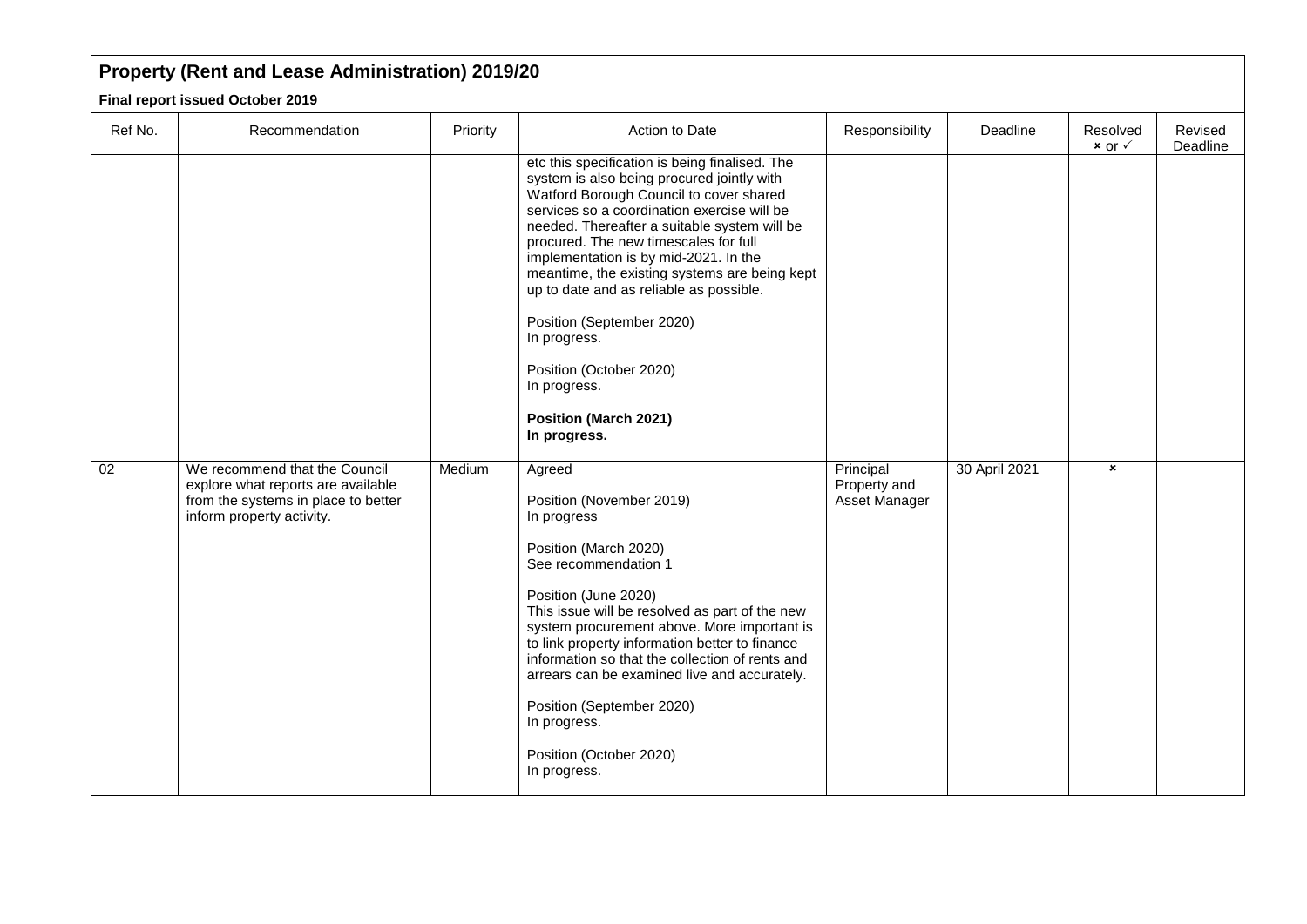|         | Property (Rent and Lease Administration) 2019/20                                                                                                                     |          |                                                                                                                                                                                                                                                                                                                                 |                                            |               |                                 |                     |
|---------|----------------------------------------------------------------------------------------------------------------------------------------------------------------------|----------|---------------------------------------------------------------------------------------------------------------------------------------------------------------------------------------------------------------------------------------------------------------------------------------------------------------------------------|--------------------------------------------|---------------|---------------------------------|---------------------|
|         | Final report issued October 2019                                                                                                                                     |          |                                                                                                                                                                                                                                                                                                                                 |                                            |               |                                 |                     |
| Ref No. | Recommendation                                                                                                                                                       | Priority | Action to Date                                                                                                                                                                                                                                                                                                                  | Responsibility                             | Deadline      | Resolved<br>$x$ or $\checkmark$ | Revised<br>Deadline |
|         |                                                                                                                                                                      |          | <b>Position (March 2021)</b><br>In progress.                                                                                                                                                                                                                                                                                    |                                            |               |                                 |                     |
| 03      | We recommend that the Council draw<br>up a brief procedural guidance, with<br>templates if necessary, to ensure the<br>completeness of the property records<br>held. | Low      | Agreed<br>Position (November 2019)<br>In progress<br>Position (March 2020)<br>See recommendation 1<br>Position (June 2020)<br>To be addressed as part of the new system<br>procurement.<br>Position (September 2020)<br>In progress.<br>Position (October 2020)<br>In progress.<br><b>Position (March 2021)</b><br>In progress. | Principal<br>Property and<br>Asset Manager | 30 April 2021 | $\mathbf{x}$                    |                     |

|                                  | <b>Cyber Security 2019/20</b>                                                                                                                                                 |          |                                                                                                                                |                |               |                                 |                         |  |  |  |  |  |
|----------------------------------|-------------------------------------------------------------------------------------------------------------------------------------------------------------------------------|----------|--------------------------------------------------------------------------------------------------------------------------------|----------------|---------------|---------------------------------|-------------------------|--|--|--|--|--|
| Final report issued January 2020 |                                                                                                                                                                               |          |                                                                                                                                |                |               |                                 |                         |  |  |  |  |  |
| Ref No.                          | Recommendation                                                                                                                                                                | Priority | Action to Date                                                                                                                 | Responsibility | Deadline      | Resolved<br>$x$ or $\checkmark$ | Revised<br>Deadline     |  |  |  |  |  |
| 03                               | Updated Recommendation<br>The Councils should determine an<br>appropriate percentage of staff that<br>should complete the cyber security<br>training – best practice would be | Medium   | Agreed.<br>Position (March 2020)<br>In progress. Security awareness training in the<br>process of being updated prior to being | Head of ICT    | 30 April 2020 |                                 | -31<br>December<br>2020 |  |  |  |  |  |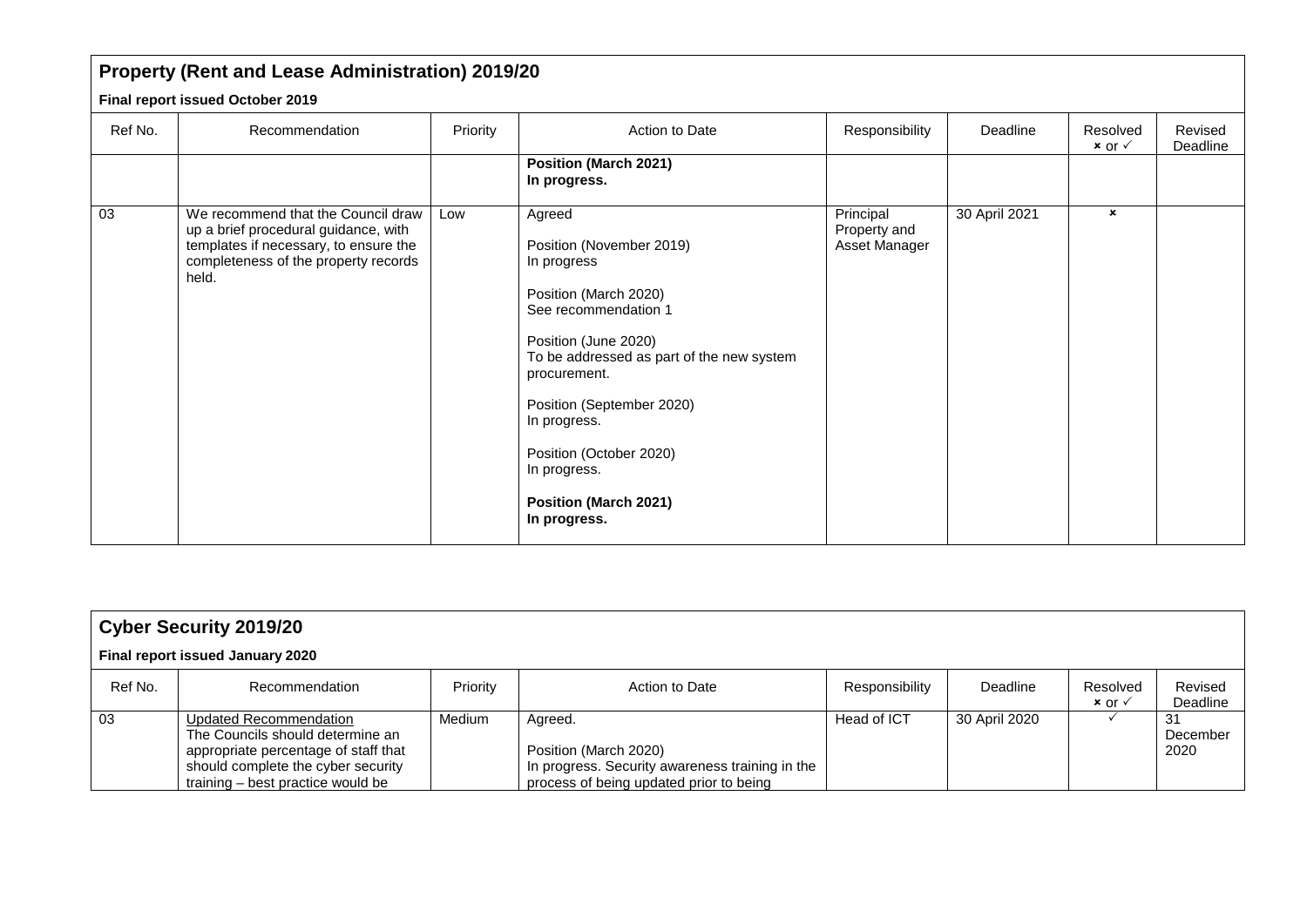|         | <b>Cyber Security 2019/20</b>                                                 |          |                                                                                                                                                                                                                                                                                                                                                                                                                                                                                                                                                                                                                                                                 |                |          |                                 |                     |  |  |  |  |  |
|---------|-------------------------------------------------------------------------------|----------|-----------------------------------------------------------------------------------------------------------------------------------------------------------------------------------------------------------------------------------------------------------------------------------------------------------------------------------------------------------------------------------------------------------------------------------------------------------------------------------------------------------------------------------------------------------------------------------------------------------------------------------------------------------------|----------------|----------|---------------------------------|---------------------|--|--|--|--|--|
|         | Final report issued January 2020                                              |          |                                                                                                                                                                                                                                                                                                                                                                                                                                                                                                                                                                                                                                                                 |                |          |                                 |                     |  |  |  |  |  |
| Ref No. | Recommendation                                                                | Priority | Action to Date                                                                                                                                                                                                                                                                                                                                                                                                                                                                                                                                                                                                                                                  | Responsibility | Deadline | Resolved<br>$x$ or $\checkmark$ | Revised<br>Deadline |  |  |  |  |  |
|         | 100%. Performance against this<br>target should be monitored and<br>reported. |          | circulated to all staff for completion.<br>Position (June 2020)<br>Security training updated, but yet to be<br>confirmed to all staff. Delayed due to COVID<br>related activities.<br>Position (September 2020)<br>Cyber Security training module reminder to all<br>staff as a mandatory module will be emailed<br>through September 2020.<br>Position (October 2020)<br>In progress.<br><b>Position (March 2021)</b><br>93.7% of users have completed this<br>mandatory course for 20/21. This will be<br>reported on an annual basis to IT Steering<br>Group. Users not completing the course<br>will be followed up directly and line<br>managers notified. |                |          |                                 |                     |  |  |  |  |  |

| <b>Taxi Licensing 2019/20</b><br>Final report issued April 2020 |                                                                                                                                         |          |                                                                                                                                  |                                            |                      |                                 |                        |  |  |  |
|-----------------------------------------------------------------|-----------------------------------------------------------------------------------------------------------------------------------------|----------|----------------------------------------------------------------------------------------------------------------------------------|--------------------------------------------|----------------------|---------------------------------|------------------------|--|--|--|
|                                                                 |                                                                                                                                         |          |                                                                                                                                  |                                            |                      |                                 |                        |  |  |  |
| Ref No.                                                         | Recommendation                                                                                                                          | Priority | Action to Date                                                                                                                   | Responsibility                             | Deadline             | Resolved<br>$x$ or $\checkmark$ | Revised<br>Deadline    |  |  |  |
| 02                                                              | We recommend that correct<br>documents are received to meet the<br>licence requirements. Reminders<br>should be diarised for any of the | High     | Reminder letters are in the process of being<br>implemented which will chase those<br>licences/documentation which are expiring. | Team Leader,<br>Projects and<br>Compliance | 30 September<br>2020 |                                 | 30<br>November<br>2020 |  |  |  |
|                                                                 | documents that need to be updated.<br>to maintain proper evidence.                                                                      |          | Officers to discuss that correct documents are<br>required by CSC.                                                               |                                            |                      |                                 |                        |  |  |  |

 $\mathbf{L}$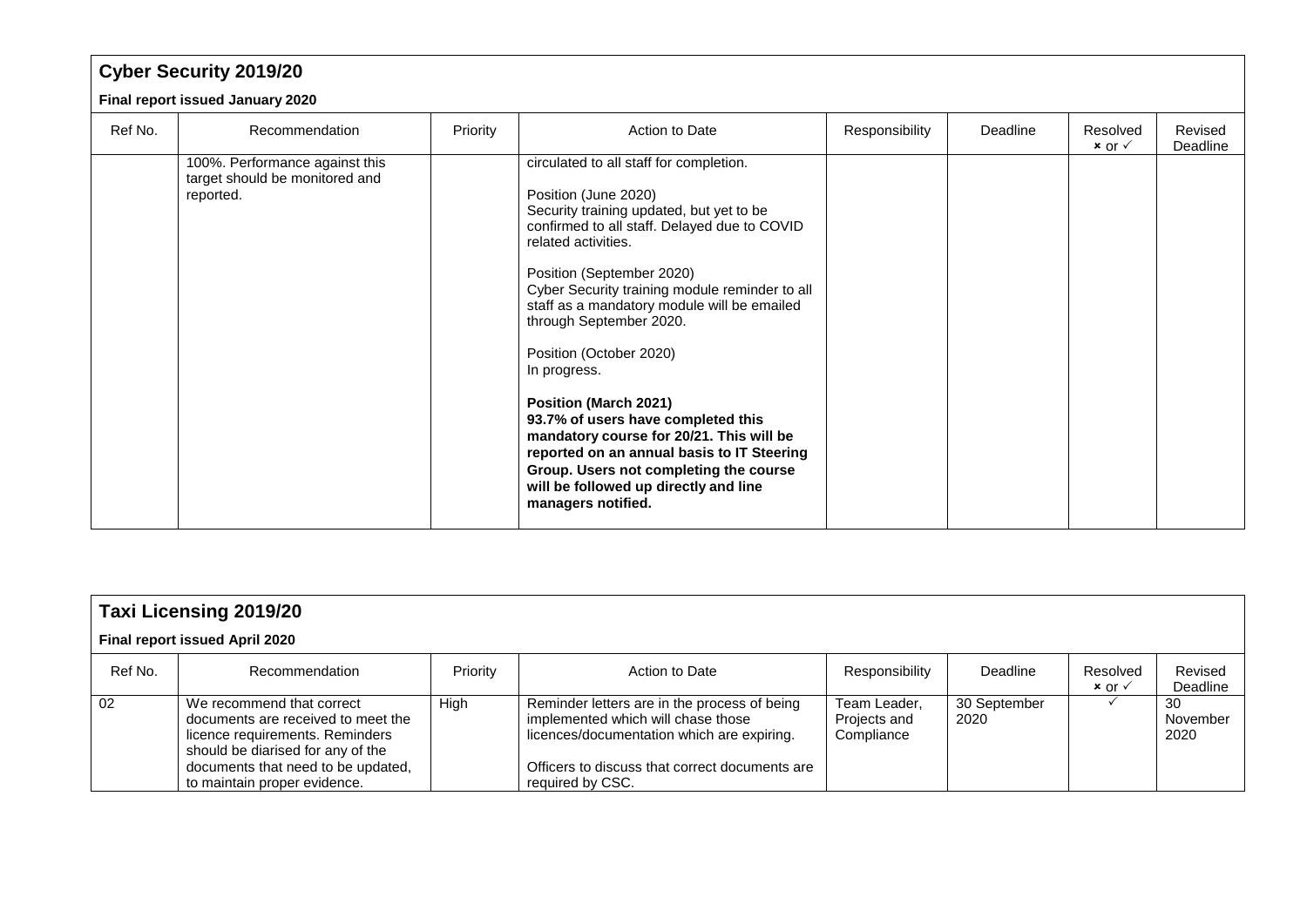# **Taxi Licensing 2019/20**

**Final report issued April 2020**

| Ref No. | Recommendation                                                          | Priority | Action to Date                                                                                                                                                                                                                                                                                                               | Responsibility             | Deadline      | Resolved<br>$x$ or $\checkmark$ | Revised<br>Deadline |
|---------|-------------------------------------------------------------------------|----------|------------------------------------------------------------------------------------------------------------------------------------------------------------------------------------------------------------------------------------------------------------------------------------------------------------------------------|----------------------------|---------------|---------------------------------|---------------------|
|         |                                                                         |          | Officers to ensure that Uniform records are<br>updated when site visits are undertaken to<br>Operators and all consultee responses are<br>uploaded onto EDMS.                                                                                                                                                                |                            |               |                                 |                     |
|         |                                                                         |          | Position (June 2020)<br>All being implemented apart from reminder<br>letters. This process is still outstanding and<br>has been delayed due to Coronavirus.                                                                                                                                                                  |                            |               |                                 |                     |
|         |                                                                         |          | Position (September 2020)<br>This process is still outstanding and has been<br>delayed due to Coronavirus. Aim to set up<br>reminder letters by revised deadline.                                                                                                                                                            |                            |               |                                 |                     |
|         |                                                                         |          | Position (October 2020)<br>The setting up of the new procedures requires<br>access to the office to ensure the process<br>works correctly. It also requires external IT<br>assistance from the software provider. Given<br>the availability of only one part time Council<br>Officer who has the ability to create/amend the |                            |               |                                 |                     |
|         |                                                                         |          | appropriate IT software (Uniform), the new<br>process has been delayed due to other<br>priorities to keep services running during the<br>outbreak. Work has commenced and<br>implementation is expected later in November.                                                                                                   |                            |               |                                 |                     |
|         |                                                                         |          | <b>Position (March 2021)</b><br>Internal procedures set up with Customer                                                                                                                                                                                                                                                     |                            |               |                                 |                     |
|         |                                                                         |          | <b>Service Team to ensure correct</b>                                                                                                                                                                                                                                                                                        |                            |               |                                 |                     |
|         |                                                                         |          | documentation received (before accepting<br>application) and uploaded to document                                                                                                                                                                                                                                            |                            |               |                                 |                     |
|         |                                                                         |          | management system. Currently not                                                                                                                                                                                                                                                                                             |                            |               |                                 |                     |
| 05      | We recommend that as best practice,                                     | Low      | accepting new applicants given COVID.<br>Officers are already working towards sending                                                                                                                                                                                                                                        | Team Leader,               | 30 April 2020 | ×                               | 31 October          |
|         | the service should consider sending<br>licence renewal reminders to the |          | reminders out via Uniform.                                                                                                                                                                                                                                                                                                   | Projects and<br>Compliance |               |                                 | 2020                |
|         | operators as well as drivers to                                         |          | Officers recognise that this is important and                                                                                                                                                                                                                                                                                |                            |               |                                 | 31 May              |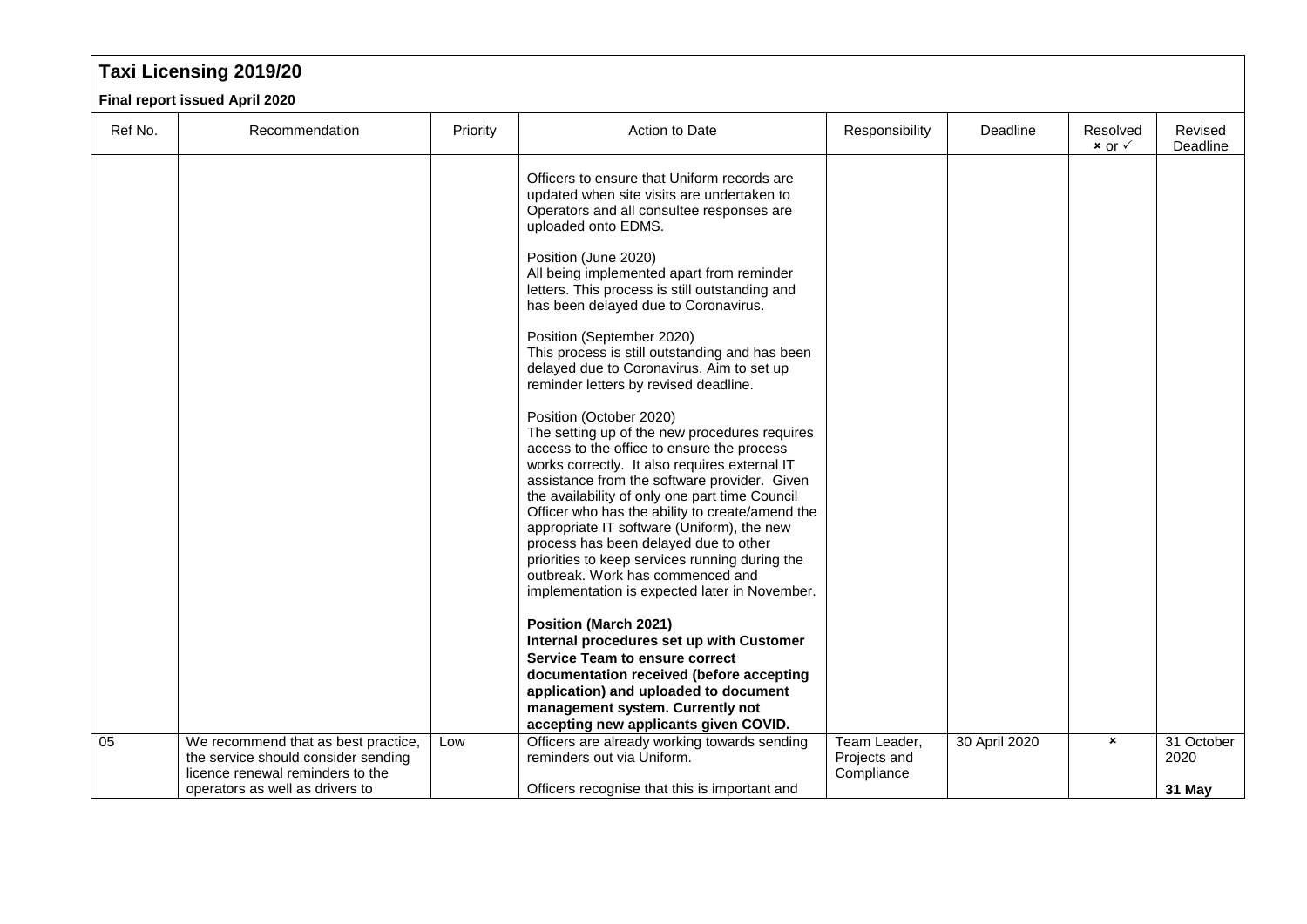|                                | <b>Taxi Licensing 2019/20</b>                 |          |                                                                                                                                                                                                                                                                                                                                                                                                                                                                         |                |          |                                 |                     |  |  |  |  |  |
|--------------------------------|-----------------------------------------------|----------|-------------------------------------------------------------------------------------------------------------------------------------------------------------------------------------------------------------------------------------------------------------------------------------------------------------------------------------------------------------------------------------------------------------------------------------------------------------------------|----------------|----------|---------------------------------|---------------------|--|--|--|--|--|
| Final report issued April 2020 |                                               |          |                                                                                                                                                                                                                                                                                                                                                                                                                                                                         |                |          |                                 |                     |  |  |  |  |  |
| Ref No.                        | Recommendation                                | Priority | Action to Date                                                                                                                                                                                                                                                                                                                                                                                                                                                          | Responsibility | Deadline | Resolved<br>$x$ or $\checkmark$ | Revised<br>Deadline |  |  |  |  |  |
|                                | encourage the renewal of licences on<br>time. |          | testing is underway. There have been a<br>number of issues with the system which has<br>prevented this from going ahead quicker.<br>Position (June 2020)<br>As above, this process has been started but is<br>yet to be completed and has been delayed<br>due to Coronavirus.<br>Position (September 2020)<br>As above.<br>Position (October 2020)<br>As above.<br><b>Position (March 2021)</b><br>As above, hopeful that in the coming<br>weeks this can be completed. |                |          |                                 | 2021                |  |  |  |  |  |

|                              | <b>Community Strategy 2019/20</b>                                                                                                                                                  |          |                                                                                                                                                                                                                                                                                                                                                                                        |                                      |                     |                                 |                     |  |  |  |  |  |
|------------------------------|------------------------------------------------------------------------------------------------------------------------------------------------------------------------------------|----------|----------------------------------------------------------------------------------------------------------------------------------------------------------------------------------------------------------------------------------------------------------------------------------------------------------------------------------------------------------------------------------------|--------------------------------------|---------------------|---------------------------------|---------------------|--|--|--|--|--|
| Final report issued May 2020 |                                                                                                                                                                                    |          |                                                                                                                                                                                                                                                                                                                                                                                        |                                      |                     |                                 |                     |  |  |  |  |  |
| Ref No.                      | Recommendation                                                                                                                                                                     | Priority | Action to Date                                                                                                                                                                                                                                                                                                                                                                         | Responsibility                       | Deadline            | Resolved<br>$x$ or $\checkmark$ | Revised<br>Deadline |  |  |  |  |  |
| 01                           | Review, update and approve terms of<br>reference for Board and partnership<br>theme groups to bring them up to<br>date and schedule an annual review<br>of all terms of reference. | Medium   | Review of the Families First Partnership Board<br>will be scheduled by Oct 2020 due to the<br>priority of Covid-19 recovery planning. Review<br>of the Three Rivers 11-19 Strategy Group<br>Terms of reference to be scheduled for the<br>autumn term meeting.<br>Position (June 2020)<br>The LSP Board will consider the revised terms<br>of reference on 23 June 2020 Board meeting. | Head of<br>Community<br>Partnerships | 30 November<br>2020 |                                 |                     |  |  |  |  |  |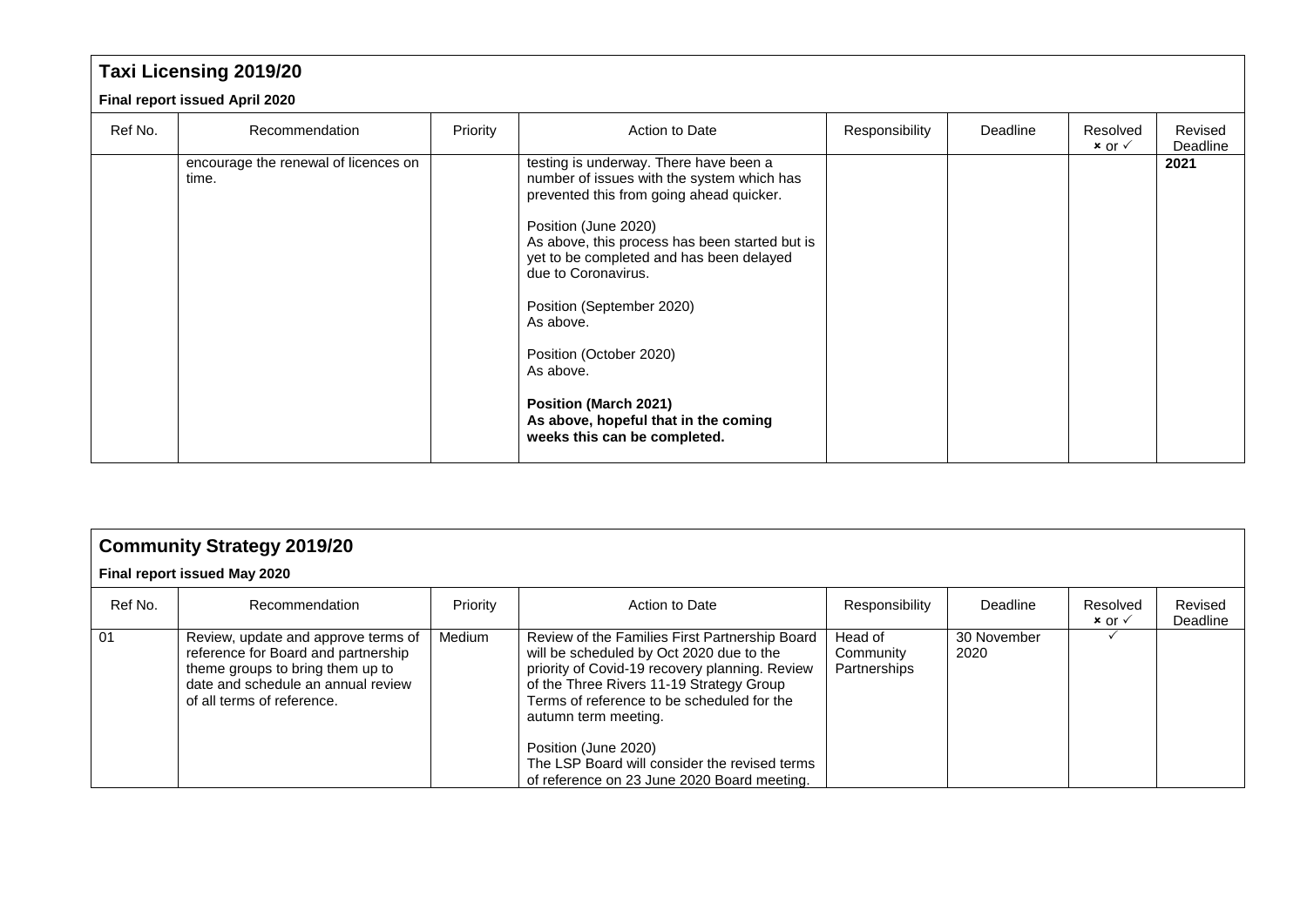## **Community Strategy 2019/20**

**Final report issued May 2020**

| Ref No. | Recommendation                                                                                         | Priority | Action to Date                                                                                                                                                                                                                                                                                                                                                                                                                                                                                                                                                                                           | Responsibility                       | Deadline       | Resolved<br>$x$ or $\checkmark$ | Revised<br>Deadline |
|---------|--------------------------------------------------------------------------------------------------------|----------|----------------------------------------------------------------------------------------------------------------------------------------------------------------------------------------------------------------------------------------------------------------------------------------------------------------------------------------------------------------------------------------------------------------------------------------------------------------------------------------------------------------------------------------------------------------------------------------------------------|--------------------------------------|----------------|---------------------------------|---------------------|
|         |                                                                                                        |          | The first meeting of each year will be used to<br>review the terms of reference as part of the<br>revised workplan.<br>Position (September 2020)<br>No update received.<br>Position (October 2020)<br>No update provided.<br><b>Position (March 2021)</b><br>The LSP Board Terms of Reference were<br>agreed in June 2020 and a slight<br>amendment agreed in October 2020. These<br>will be reviewed every two years.<br>The Families First Partnership Terms of<br>reference were agreed in November 2020.<br>11-19 Terms of Reference also reviewed.                                                  |                                      |                |                                 |                     |
| 03      | Management to update risk registers<br>with review dates, actions and action<br>plan completion dates. | Medium   | Risk registers to be reviewed and dated by the<br>end of December 2020 as priority at present is<br>for the development of Covid-19 Action Plans<br>- which will need to have their own risks<br>identified.<br>Position (June 2020)<br>Strategic risk register has been reviewed for<br>Covid-19. Service Risk Registers have been<br>reviewed for Covid-19.<br>LSP Board risk register will be developed<br>following completion of the Covid-19 Impact<br>Assessment, and recovery action plan.<br>Position (September 2020)<br>No update received.<br>Position (October 2020)<br>No update provided. | Head of<br>Community<br>Partnerships | 31 August 2020 | $\checkmark$                    |                     |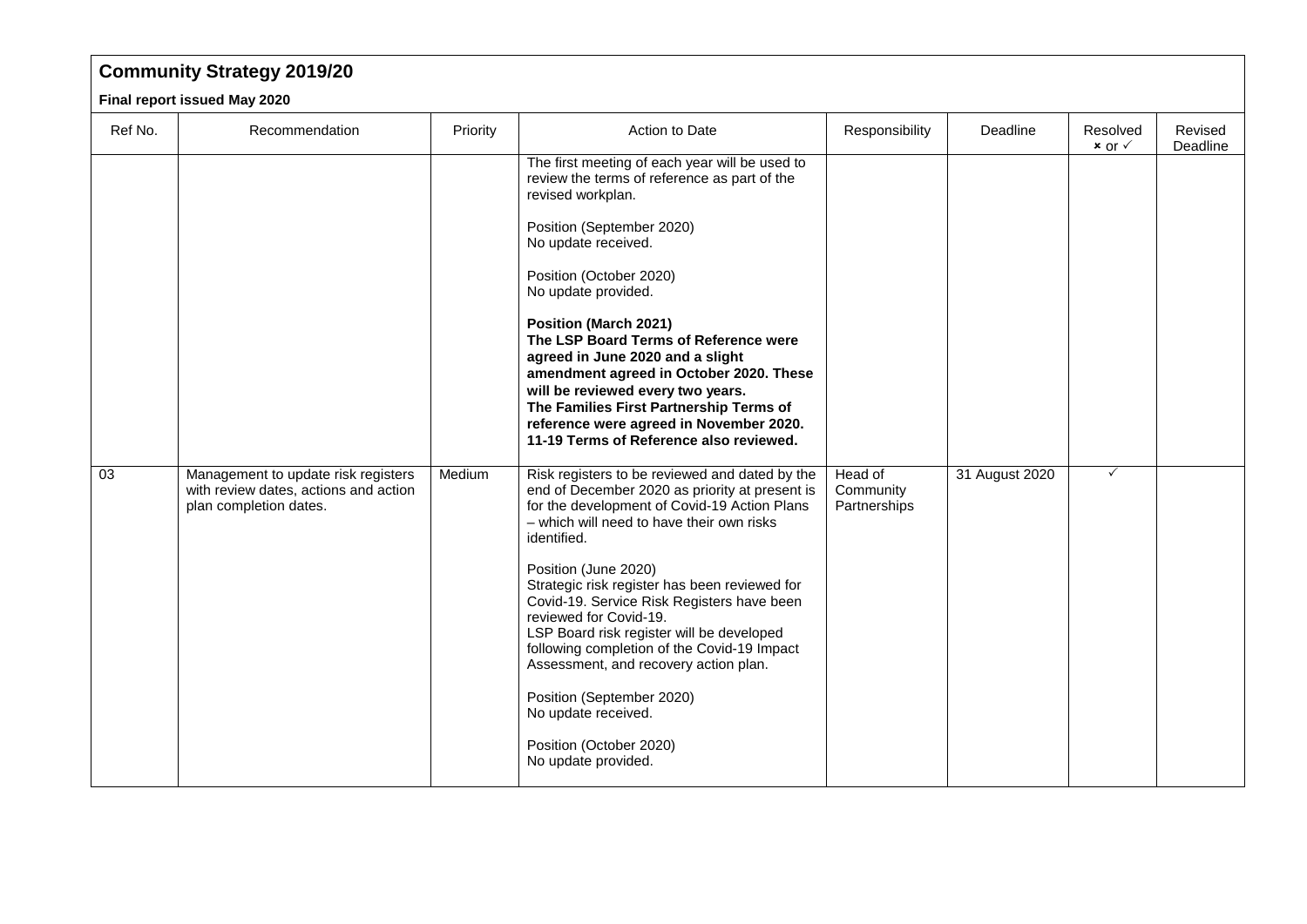## **Community Strategy 2019/20**

#### **Final report issued May 2020**

| Ref No. | Recommendation | Priority | Action to Date                                                                                                                                                                                                                                                                                                                                                                                                                                                                                                                                                                                                                                                                                                                                                           | Responsibility | Deadline | Resolved<br>$x$ or $\checkmark$ | Revised<br>Deadline |
|---------|----------------|----------|--------------------------------------------------------------------------------------------------------------------------------------------------------------------------------------------------------------------------------------------------------------------------------------------------------------------------------------------------------------------------------------------------------------------------------------------------------------------------------------------------------------------------------------------------------------------------------------------------------------------------------------------------------------------------------------------------------------------------------------------------------------------------|----------------|----------|---------------------------------|---------------------|
|         |                |          | Position (March 2021)<br>There has not been capacity to develop an<br>individual risk register for the LSP as the<br>partnerships team continues to deliver the<br><b>Council's Covid response work and deliver</b><br>the Community Strategy Covid Impact<br>Assessment. The Action plan is updated at<br>each LSP meeting with progress and<br>milestones. The Council's Strategic Risk<br>Register was recently reviewed and agreed<br>in March 2021. I feel that the Strategic Risk<br>Register and the regular updating of the<br>Action Plan and oversight of the board of<br>this is sufficient. The resource to maintain<br>another separate register is not available at<br>the moment so it is no longer viable to do a<br>separate risk register for the LSP. |                |          |                                 |                     |

|                               | <b>Risk Management 2019/20</b>                                                                                                                                                                                                                                |          |                                                                                                                                                                                                                                                      |                                           |                      |                                 |                        |  |  |  |  |  |
|-------------------------------|---------------------------------------------------------------------------------------------------------------------------------------------------------------------------------------------------------------------------------------------------------------|----------|------------------------------------------------------------------------------------------------------------------------------------------------------------------------------------------------------------------------------------------------------|-------------------------------------------|----------------------|---------------------------------|------------------------|--|--|--|--|--|
| Final report issued June 2020 |                                                                                                                                                                                                                                                               |          |                                                                                                                                                                                                                                                      |                                           |                      |                                 |                        |  |  |  |  |  |
| Ref No.                       | Recommendation                                                                                                                                                                                                                                                | Priority | Action to Date                                                                                                                                                                                                                                       | Responsibility                            | Deadline             | Resolved<br>$x$ or $\checkmark$ | Revised<br>Deadline    |  |  |  |  |  |
| 02                            | Management should present the<br>Policy & Resources Committee with<br>the strategic risk register for review<br>on a six-monthly basis.<br>The Audit Committee should also be<br>presented with the strategic risk<br>register (or extracts) at each meeting. | Medium   | Audit Committee are not responsible for<br>reviewing the Strategic Risk Register. Review<br>of the Strategic Risk Register has been added<br>to the work programme for the Policy and<br>Resources Committee.<br>Position (June 2020)<br>In progress | Emergency<br>Planning and<br>Risk Manager | 30 September<br>2020 | ×                               | 30<br>November<br>2020 |  |  |  |  |  |
|                               | Reviews of the strategic risk register<br>could comprise of a complete review                                                                                                                                                                                 |          | Position (September 2020)<br>A full review of the strategic risks is being                                                                                                                                                                           |                                           |                      |                                 |                        |  |  |  |  |  |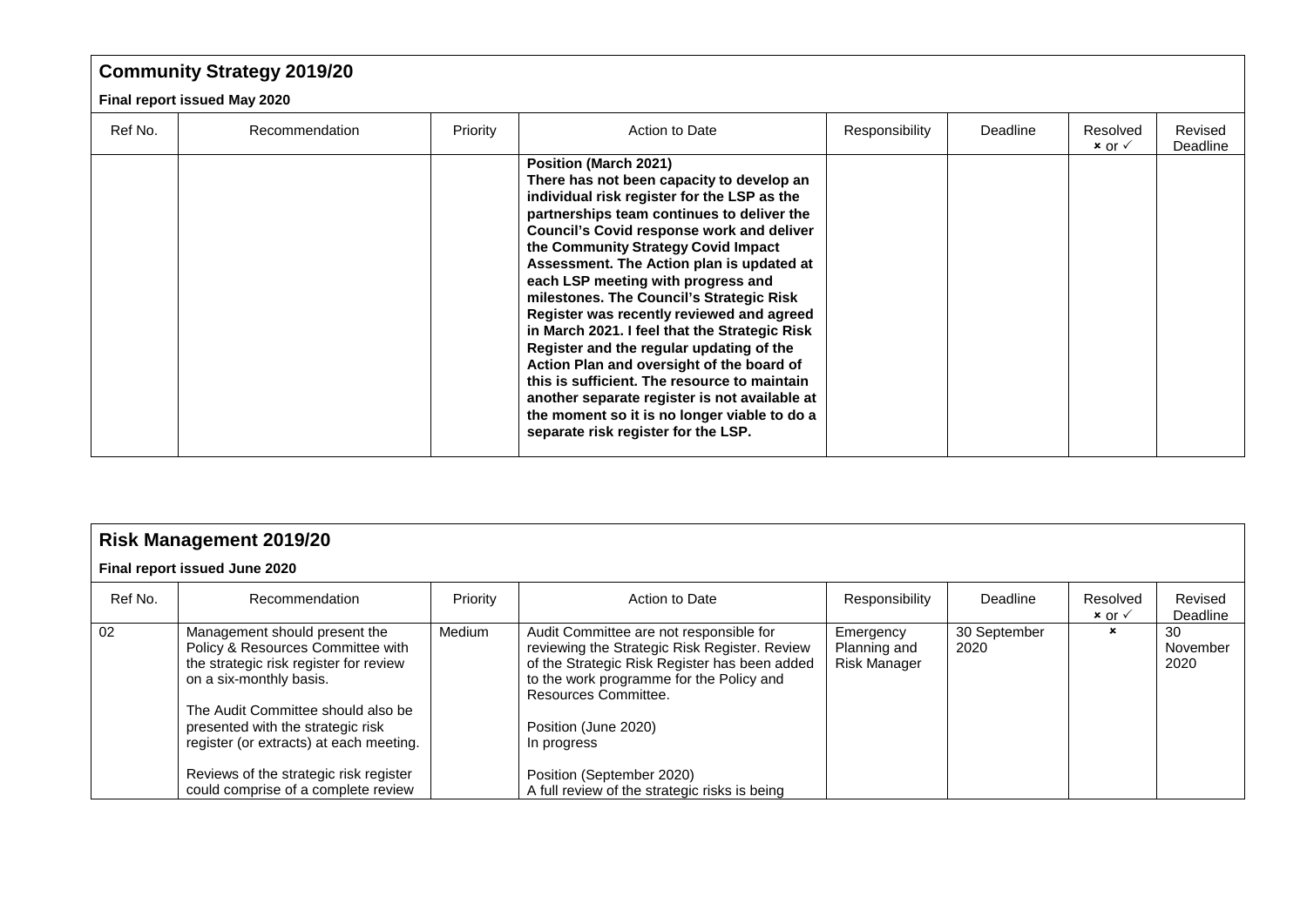|         | <b>Risk Management 2019/20</b>                                                                                                                                                                                                                                                             |          |                                                                                                                                                                                                                                                                                      |                                                  |                     |                                 |                     |  |  |  |  |  |
|---------|--------------------------------------------------------------------------------------------------------------------------------------------------------------------------------------------------------------------------------------------------------------------------------------------|----------|--------------------------------------------------------------------------------------------------------------------------------------------------------------------------------------------------------------------------------------------------------------------------------------|--------------------------------------------------|---------------------|---------------------------------|---------------------|--|--|--|--|--|
|         | Final report issued June 2020                                                                                                                                                                                                                                                              |          |                                                                                                                                                                                                                                                                                      |                                                  |                     |                                 |                     |  |  |  |  |  |
| Ref No. | Recommendation                                                                                                                                                                                                                                                                             | Priority | Action to Date                                                                                                                                                                                                                                                                       | Responsibility                                   | Deadline            | Resolved<br>$x$ or $\checkmark$ | Revised<br>Deadline |  |  |  |  |  |
|         | of the risk register, or alternatively<br>reports from relevant committees with<br>a summary of any changes and<br>confirmation of cases where reviews<br>are outstanding.                                                                                                                 |          | undertaken and will be reported to the<br>November meeting of the Policy and<br>Resources Committee.<br>Position (October 2020)<br>As above.<br><b>Position (March 2021)</b><br>No update provided.                                                                                  |                                                  |                     |                                 |                     |  |  |  |  |  |
| 04      | The Council should ensure that new<br>starters are identified and that those<br>in key risk management positions are<br>also identified and appropriate<br>training provided.<br>Refresher risk management training<br>should be provided on an annual<br>basis to those in key positions. | Medium   | Agreed - A new e-learning package will be<br>prepared and made available for all staff.<br>Position (June 2020)<br>In progress<br>Position (September 2020)<br>In progress.<br>Position (October 2020)<br>No update provided.<br><b>Position (March 2021)</b><br>No update provided. | Emergency<br>Planning and<br><b>Risk Manager</b> | 31 December<br>2020 |                                 |                     |  |  |  |  |  |

|                                  | <b>Benefits 2019/20</b>                                                                                                                              |          |                                                                                                                                                                                              |                     |               |                                 |                     |  |  |  |  |  |
|----------------------------------|------------------------------------------------------------------------------------------------------------------------------------------------------|----------|----------------------------------------------------------------------------------------------------------------------------------------------------------------------------------------------|---------------------|---------------|---------------------------------|---------------------|--|--|--|--|--|
| Final report issued October 2020 |                                                                                                                                                      |          |                                                                                                                                                                                              |                     |               |                                 |                     |  |  |  |  |  |
| Ref No.                          | Recommendation                                                                                                                                       | Priority | Action to Date                                                                                                                                                                               | Responsibility      | Deadline      | Resolved<br>$x$ or $\checkmark$ | Revised<br>Deadline |  |  |  |  |  |
| 02                               | We recommend that an exercise<br>should be undertaken to identify<br>historical cases that have outstanding<br>attachment of benefit and Searchlight | Medium   | We are currently reviewing all debts that do<br>not have an arrangement in place. Where<br>there is a state benefit in place that we might<br>be able to attach to, we will send the request | Revenues<br>Manager | 31 March 2021 |                                 |                     |  |  |  |  |  |